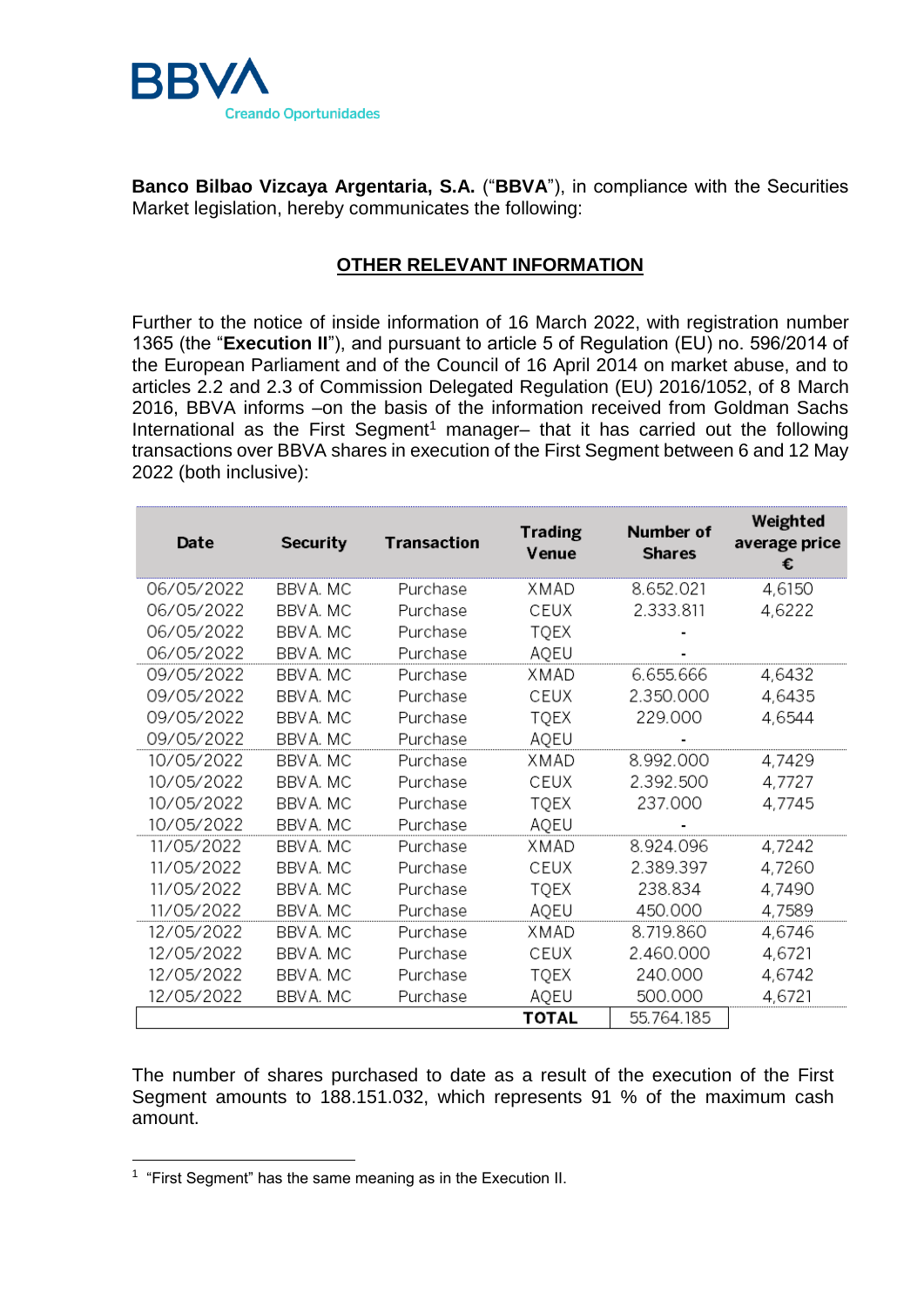

-

Issuer name: Banco Bilbao Vizcaya Argentaria, S.A. - LEI K8MS7FD7N5Z2WQ51AZ71

ISIN Code of the ordinary shares of BBVA: ES0113211835

Detailed information regarding the transactions carried out within the referred period is attached as Annex 1.

Furthermore, it is hereby communicated that the annexes included within the Other Relevant Information of April 8th, 2022, April 18th, 2022, May 2nd, 2022 and May 6th, 2022 (the "ORI"), wrongly reflected<sup>2</sup> Kepler Cheuvreux, S.A. as the broker of the transactions executed on DXE Europe (CEUX) and Turquoise Europe (TQEX), being actually Goldman Sachs International the broker which effectively executed the transactions. The rest of the information contained within the ORI annexes was correct.

Therefore, the original annexes contained within the ORI are hereby substituted for the following documents:

ORI of April 8th, 2022: [Detailed information on each of the transactions carried out in](https://shareholdersandinvestors.bbva.com/wp-content/uploads/2022/05/Reporte-Transaccional-01_07-abril_doc2_ENG.pdf)  [execution of the First Segment between 1 and 7 April 2022 \(both inclusive\)](https://shareholdersandinvestors.bbva.com/wp-content/uploads/2022/05/Reporte-Transaccional-01_07-abril_doc2_ENG.pdf)

ORI of April 18th, 2022: Detailed [information on each of the transactions carried out in](https://shareholdersandinvestors.bbva.com/wp-content/uploads/2022/05/Reporte-Transaccional-08_14-abril_doc2_ENG.pdf)  [execution of the First Segment between 8 and 14 April 2022 \(both inclusive\)](https://shareholdersandinvestors.bbva.com/wp-content/uploads/2022/05/Reporte-Transaccional-08_14-abril_doc2_ENG.pdf)

ORI of May 2nd, 2022: [Detailed information on each of the transactions carried out in](https://shareholdersandinvestors.bbva.com/wp-content/uploads/2022/05/Reporte-Transaccional-22_29-abril_doc2_ENG.pdf)  [execution of the First Segment between 22 and 29 April 2022 \(both inclusive\)](https://shareholdersandinvestors.bbva.com/wp-content/uploads/2022/05/Reporte-Transaccional-22_29-abril_doc2_ENG.pdf)

ORI of May 6th, 2022: [Detailed information on each of the transactions carried out in](https://shareholdersandinvestors.bbva.com/wp-content/uploads/2022/05/Reporte-Transaccional-02_05-mayo_doc2_ENG.pdf)  [execution of the First Segment between 2 and 5 May 2022 \(both inclusive\)](https://shareholdersandinvestors.bbva.com/wp-content/uploads/2022/05/Reporte-Transaccional-02_05-mayo_doc2_ENG.pdf)

Madrid, 13 May 2022

 $2$  On the basis of the information received from Goldman Sachs International as the First Segment.